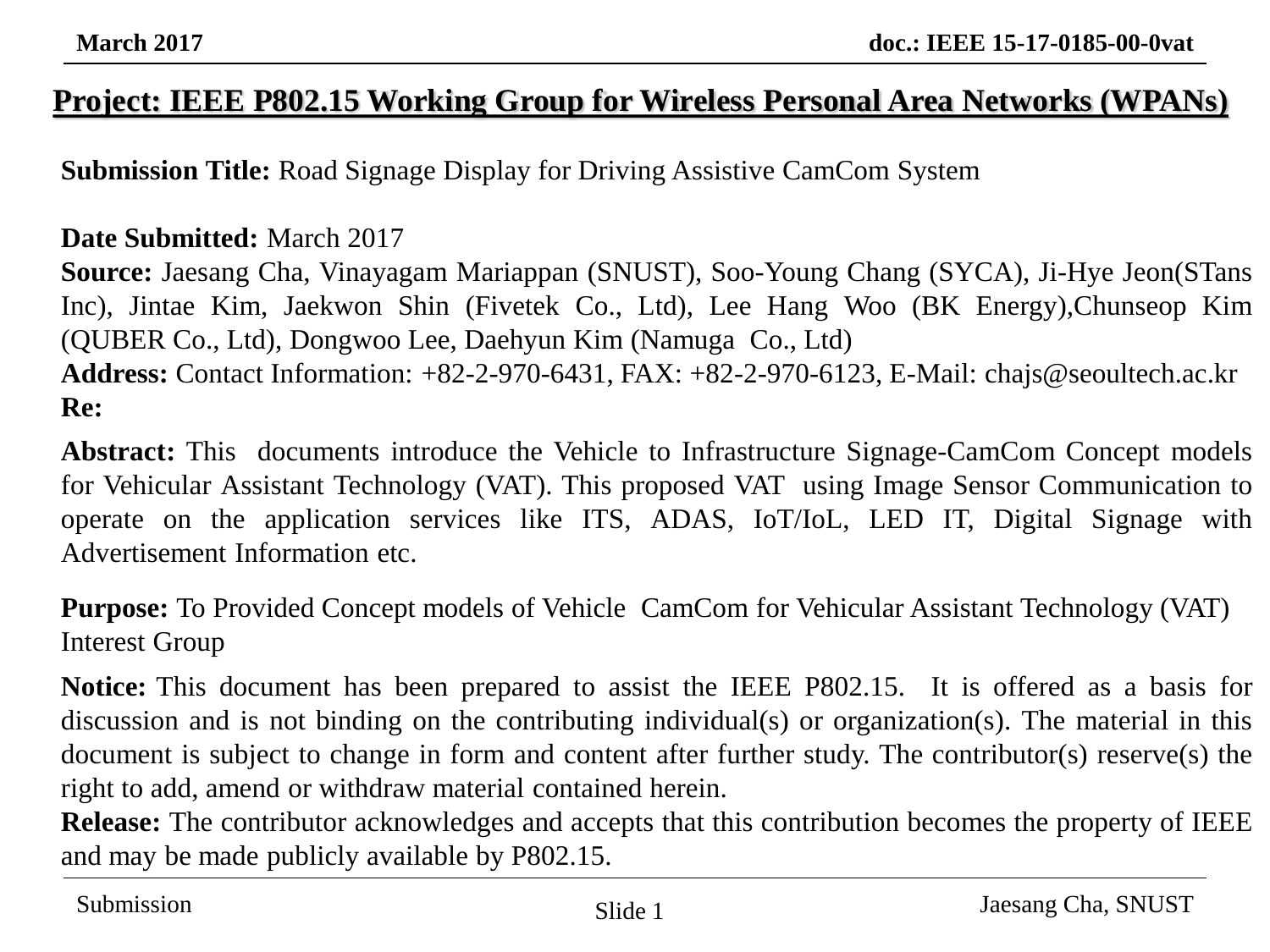# **Contents**

- Introduction of Vehicle to Infrastructure (V2I) CamCom Technology
- Roadway Signage-CamCom Link Concept Model
- Conclusion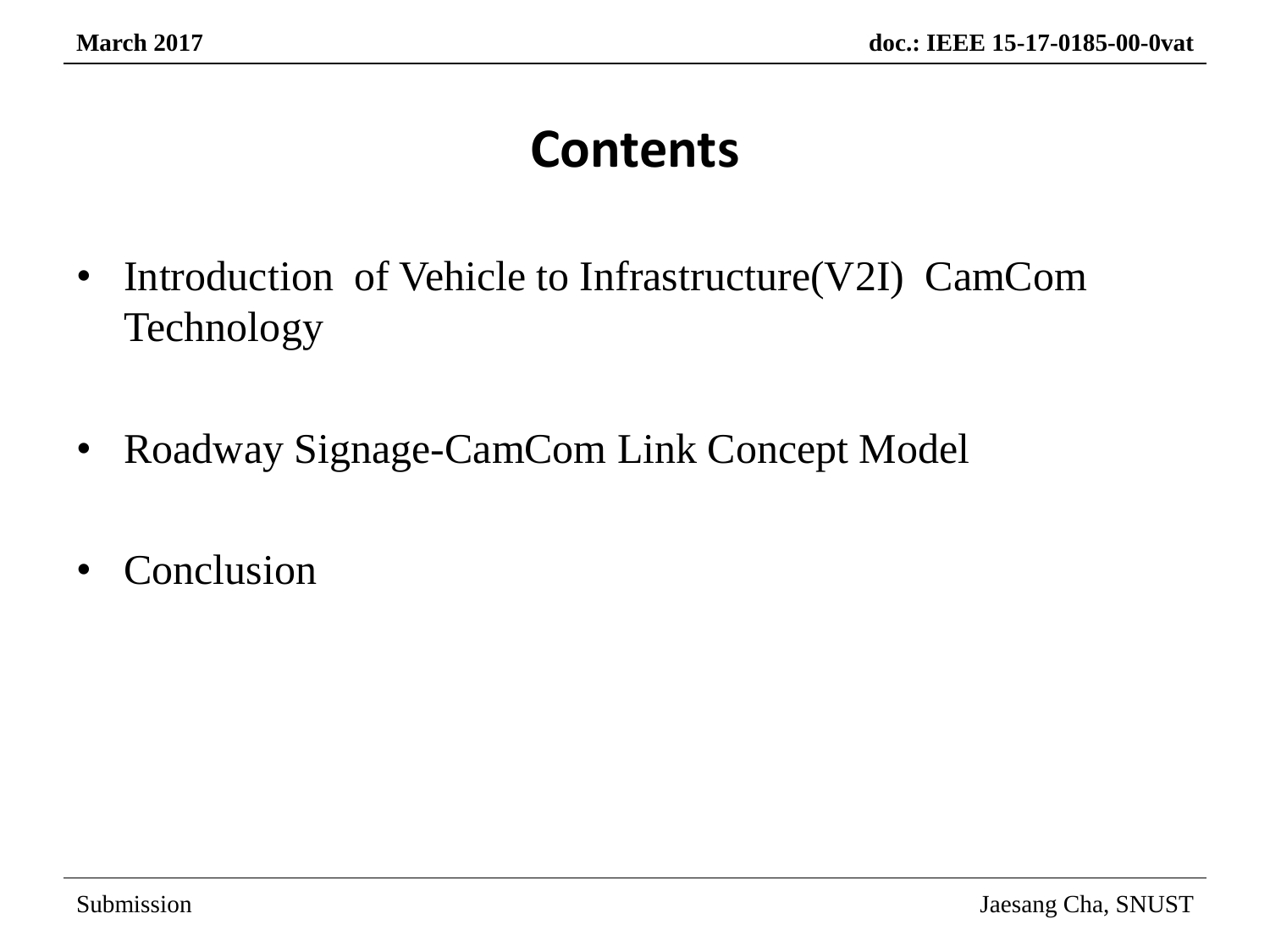# **Introduction of V2I CamCom Technology**

- V2I CamCom Technology Intelligent Roadway Environment
- Integrated With
	- LED Light Communication Technology
	- Connectivity to Network Infrastructure
	- Connectivity to ITS
- Infrastructure Components Includes
	- Traffic Light, Sign Boards, Digital Signage, etc.
- Advantages
	- Improve safety
	- Reduce vehicle wear,
	- Reduce transportation times, and
	- Reduce fuel consumption.





Crash Prevention and Safety



Emergency management Road Weather Management

Road Weather Management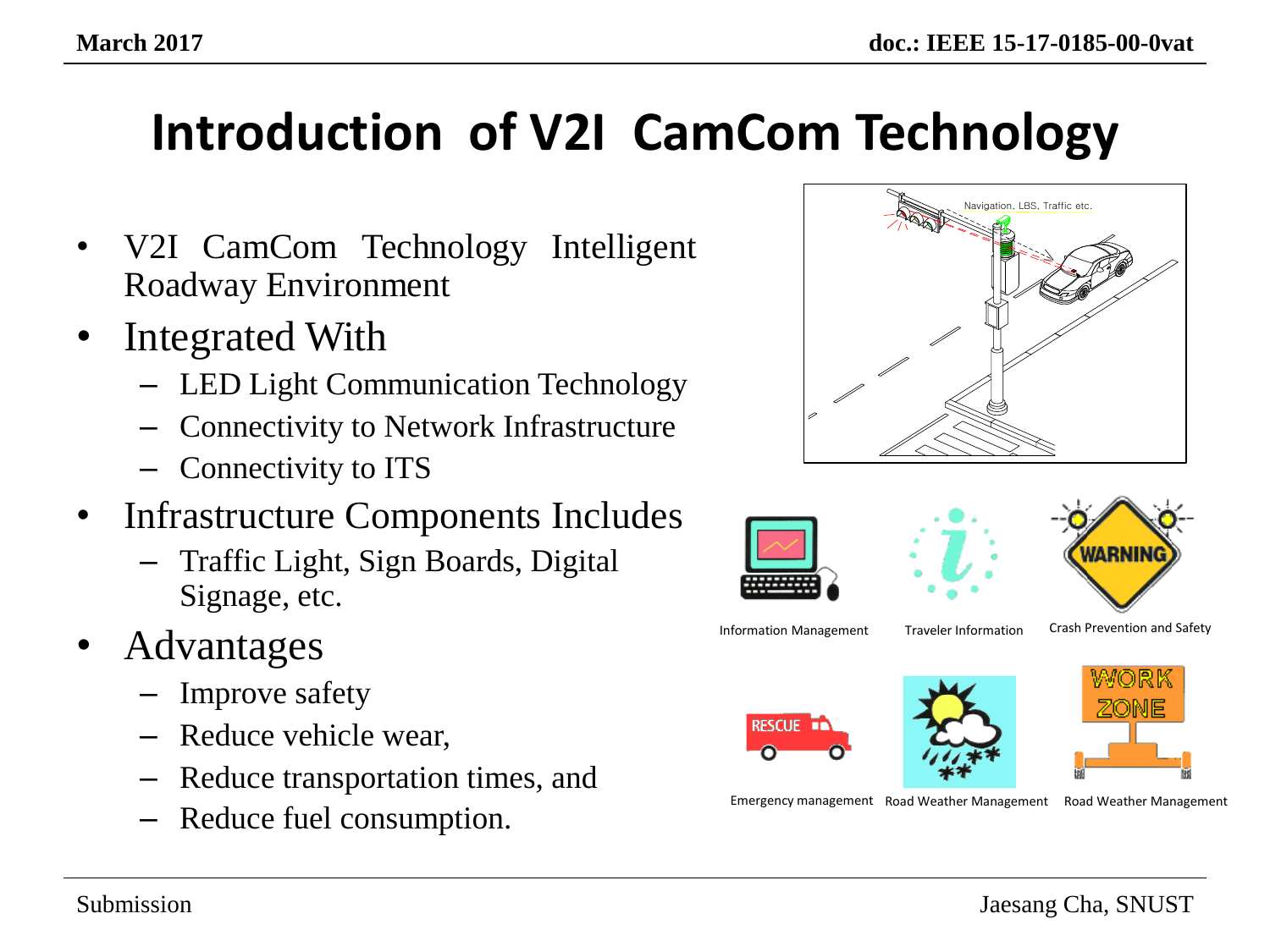# **Roadway Signage-CamCom Link Concept Model**



- Advantages
	- Provides required driving informations like traffic condition, time to travel, etc.
	- Real-time Information Sharing
	- Guides to easy ITS Integration and Connectivity
- V2I Signage Display CamCom Link V2I Signage-CamCom Link between Roadway Signage Display and Vehicle Front View Camera
	- Rear signage display used for Advertisement, Information about following area, Environmental Condition and etc. display as well as display based CamCom Tx
	- Signage uses Visible or Invisible mode of data transmission
	- Following Vehicle Front view camera work as Rx
	- Signage Tx Transmits
		- Speed Limit, Location to Travel, and Environmental Condition Informations
		- Location Informations
		- Real-Time Traffic Informations
		- Digital Advertisement
	- Provide driving assistance information to the ensure roadway safety and time to travel based on Traffic
	- Provides Static Network Connectivity Infrastructure